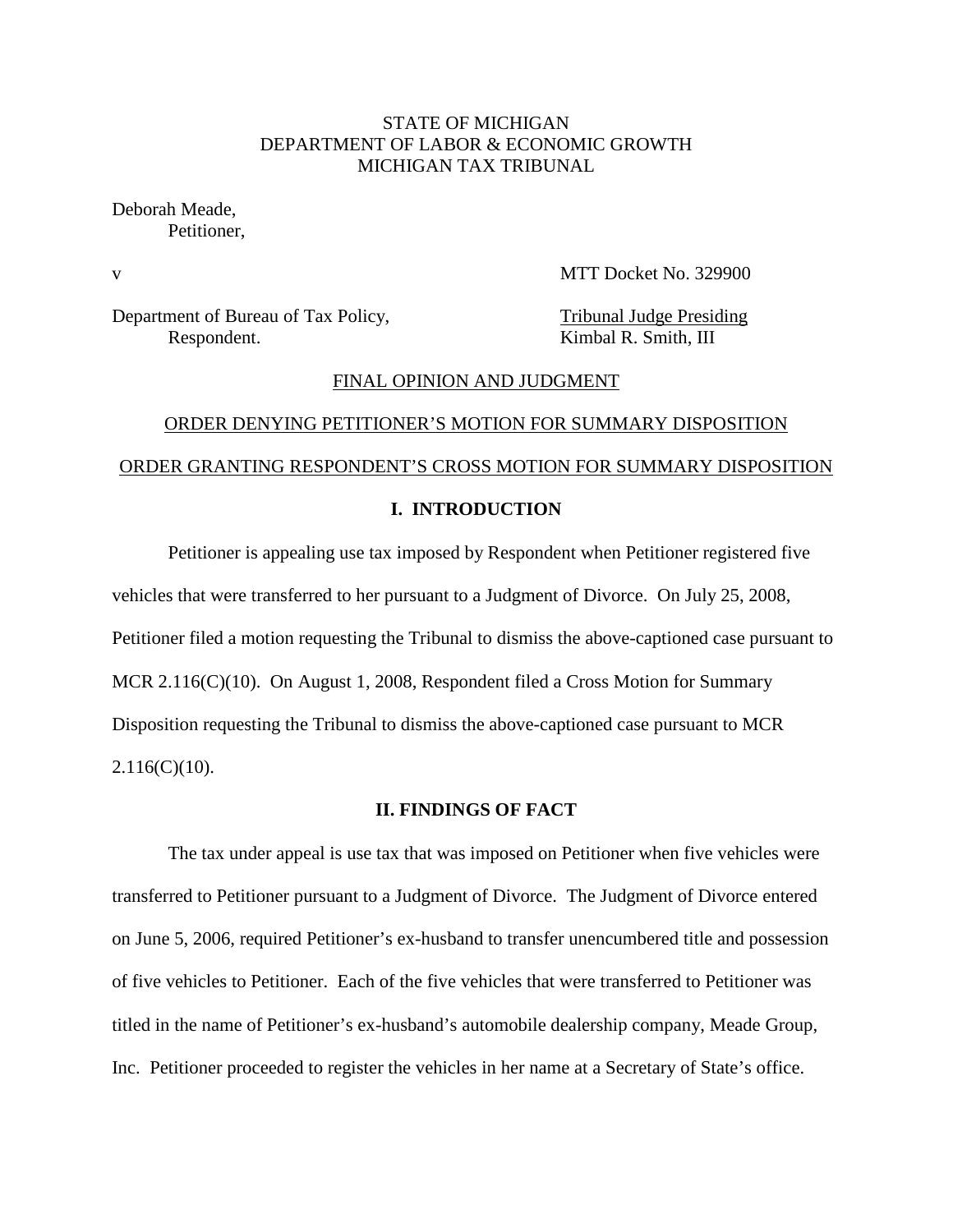Upon registration, the Secretary of State imposed taxes totaling \$12,651.52 on Petitioner. Petitioner paid the tax and subsequently requested a refund. Respondent denied Petitioner a refund because the vehicles were not titled to Petitioner's ex-husband at the time of the transfer. Petitioner then filed the petition in the above-captioned case.

## **III. PETITIONER'S CONTENTIONS**

Petitioner contends that the use tax imposed on the transfer of the vehicles was erroneous because Petitioner qualifies for use tax exemption. Petitioner cites MCL 205.93. Pursuant to MCL 205.93(3), a transaction or a portion of a transaction [is exempt from tax] if the transferee or purchaser is the spouse, mother, father, brother, sister, child, stepparent, stepchild, stepbrother, stepsister, grandparent, grandchild, legal ward, or a legally appointed guardian with a certified letter of guardianship, of the transferor. Petitioner argues that the Judgment of Divorce required the transfer of the five vehicles be made directly from Husband to Petitioner and not from any of Husband's business entities to Petitioner. Further, Petitioner contends that because no business entities or automobile dealerships were a party to the Judgment of Divorce, the transfer was made between a husband and wife and is therefore exempt from use tax. *Id*.

Petitioner also cites Revenue Administrative Bulletin (RAB) 1998-4, State of Michigan Department of Treasury. RAB 1998-4 states that "[t]ransfers where the exempt relationship is predicated on a temporary legal relationship that no longer exists are taxable. This includes transfers between divorced couples except where the transfer is in accordance with a final decree of divorce." Petitioner contends the transfers were exempt from use tax and there are no genuine issues of material fact; therefore, the Motion should be granted.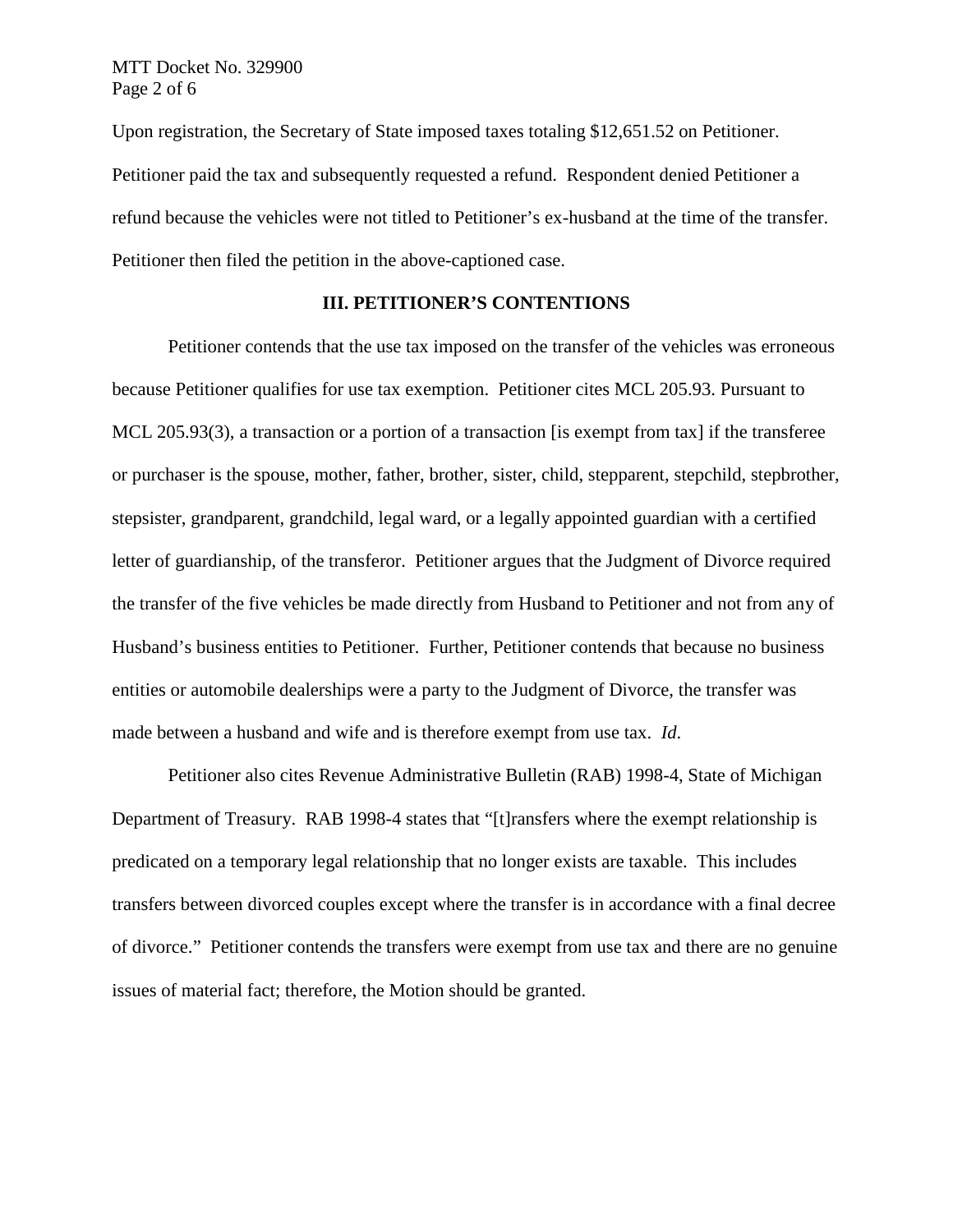### **IV. RESPONDENT'S CONTENTIONS**

Respondent contends that the plain language of MCL 205.93(3) provides exceptions only when the transferee and transferor are related in a manner listed in the statute. Petitioner contends that the parties have agreed that Petitioner's ex-husband was not the title owner of any of the subject vehicles when they were transferred to Petitioner and the subject vehicles were titled in the name of Meade Group, Inc. at the time of transfer. Respondent further contends that Petitioner is not exempt from use tax because Petitioner's ex-husband was not the title owner of the vehicles; therefore, the transfer was not between related parties in accordance with a final decree of divorce.

Respondent further contends that Petitioner's reliance on RAB 1998-7 is misguided because our Supreme Court has held that RABs are interpretations of applicable statutes and do not have the force of law. Respondent also argues that a more recent RAB exists, 2002-19, which replaced 1998-7, and does not support any exemption in this case. RAB 2002-19 specifically states "[o]nly those transfers occurring between related persons as specifically enumerated in the UTA [Use Tax Act] are exempt." The UTA sets forth the relationships that exempt Michigan vehicle transfers from tax. MCL 205.93(3):

- (3) The following transfers or purchases are not subject to use tax:
- (a) When the transferee or purchaser is the spouse, mother, father, brother, sister, child, stepparent, stepchild, stepbrother, stepsister, grandparent, grandchild, legal ward, or a legally appointed guardian with a certified letter of guardianship, of the transferor.

# **V. APPLICABLE LAW**

Petitioner and Respondent move for summary disposition pursuant to MCR 2.116(C)(10). In *Occidental Dev LLC v Van Buren Twp*, MTT Docket No. 292745 (March 4, 2004), the Tribunal stated "[a] motion for summary disposition under MCR  $2.116(C)(10)$  tests the factual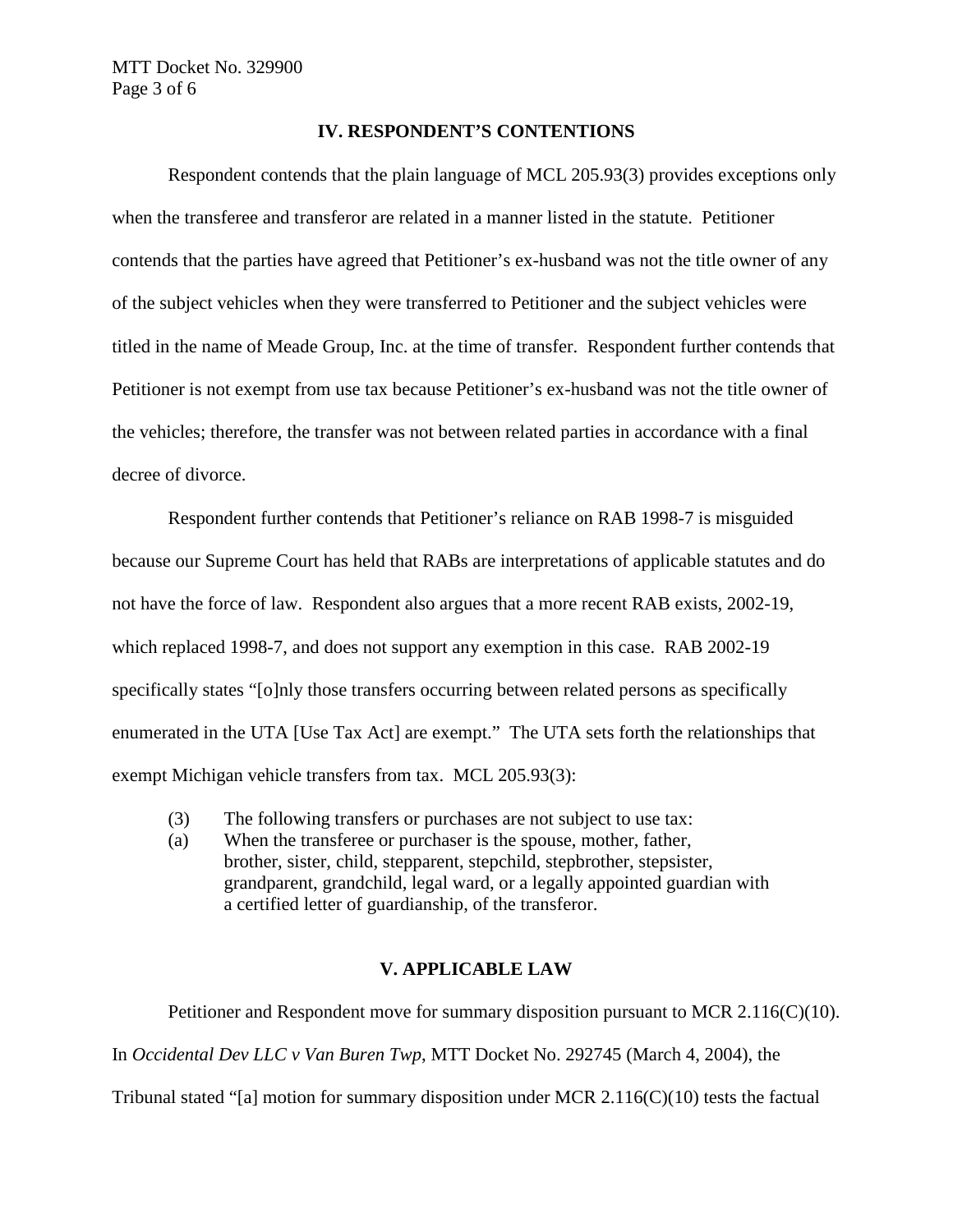support for a claim and must identify those issues regarding which the moving party asserts there is no genuine issue of material fact." Under subsection  $(C)(10)$ , a motion for summary disposition will be granted if the documentary evidence demonstrates that there is no genuine issue of material fact, and the moving party is entitled to judgment as a matter of law. *Smith v Globe Life Insurance*, 460 Mich 446, 454-455; 597 NW2d 28 (1999). In the event, however, it is determined that an asserted claim can be supported by evidence at trial, a motion under subsection (C)(10) will be denied. *Arbelius v Poletti*, 188 Mich App 14; 469 NW2d 436 (1991). If it appears to the court that the opposing party, rather than the moving party is entitled to judgment, the court may render judgment in favor of the opposing party, MCR  $2.116(I)(2)$ *Washburn v Michailoff*, 240 Mich App 669; 613 NW2d 405 (2000)

The Michigan Supreme Court has established that a court must consider affidavits, pleadings, depositions, admissions, and documentary evidence filed by the parties in the light most favorable to the non-moving party. *Quinto v Cross & Peters Co*, 451 Mich 358, 362-63; 547 NW2d 314 (1996) (citing MCR 2.116(G)(5)).The moving party bears the initial burden of supporting his position by presenting his documentary evidence for the court to consider. *Neubacher v Globe Furniture Rentals*, 205 Mich App 418, 420; 522 NW2d 335 (1994). The burden then shifts to the opposing party to establish that a genuine issue of disputed fact exists. *Id.* Where the burden of proof at trial on a dispositive issue rests on a nonmoving party, the nonmoving party may not rely on mere allegations or denials in pleadings, but must go beyond the pleadings to set forth specific facts showing that a genuine issue of material fact exists. *McCart* v *J Walter Thompson*, 437 Mich 109, 115; 469 NW2d 284 (1991). If the opposing party fails to present documentary evidence establishing the existence of a material factual dispute, the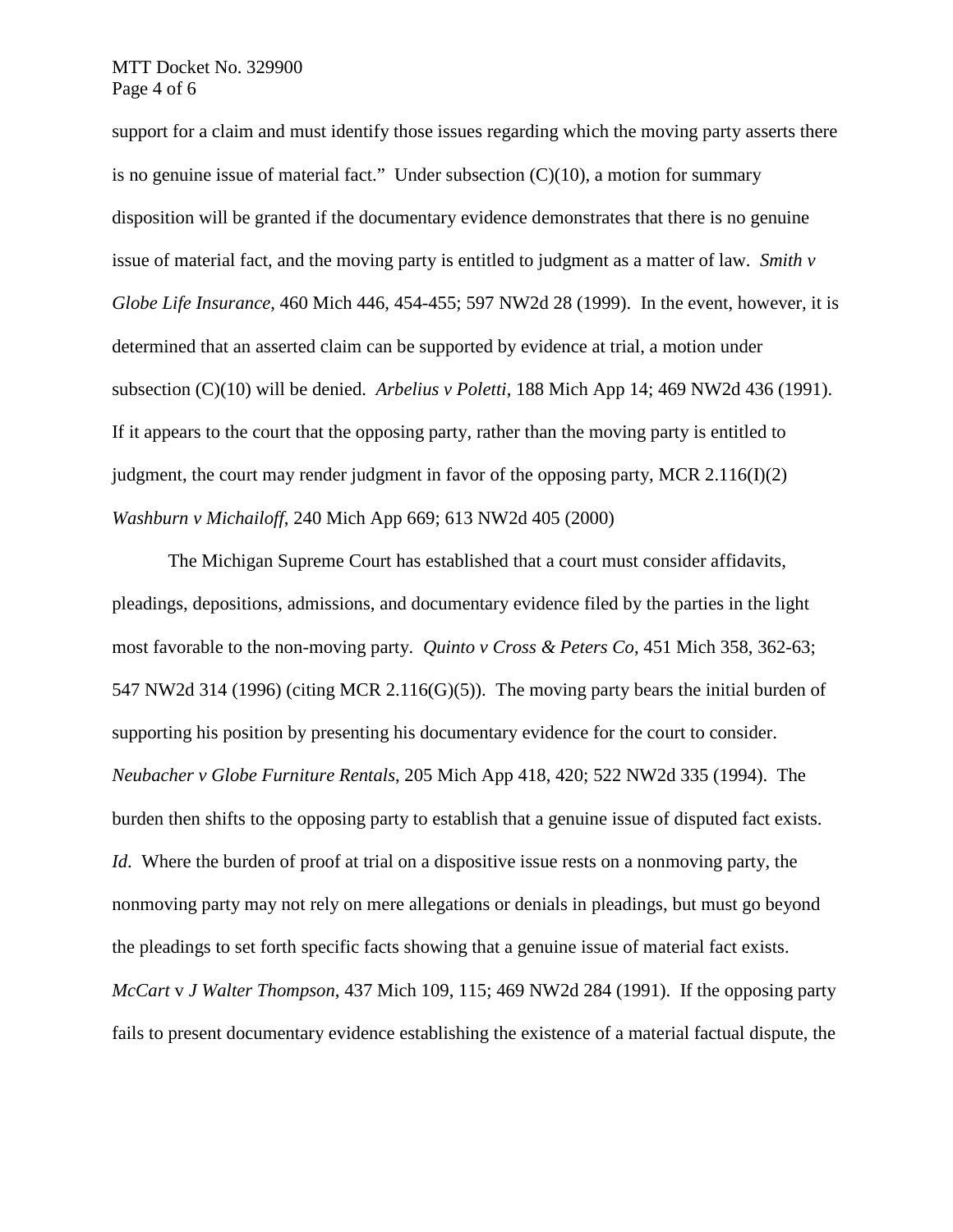motion is properly granted. *McCormic v Auto Club Ins Ass'n*, 202 Mich App 233, 237; 507 NW2d 741 (1992).

#### **VI. CONCLUSIONS OF LAW**

This Tribunal has carefully considered Petitioner's Motion for Summary Disposition under the criteria for MCR 2.116(C)(10), and based on the pleadings and other documentary evidence filed with the Tribunal, determines that denying Petitioner's Motion is appropriate. Alternatively, the Tribunal has carefully considered Respondent's Motion for Summary Disposition under the criteria for MCR 2.116(C)(10), and based on the pleadings and other documentary evidence filed with the Tribunal, determines that granting Respondent's Motion is appropriate. Respondent has proven through affidavits, pleadings, and documentary evidence that there is no genuine issue in respect to any material fact. MCR  $2.116(C)(10)$ .

Petitioner argues that since the Judgment of Divorce required the vehicle transfers to be made by and from "husband" to Petitioner, there should not have been any use tax imposed on the transfer. The Tribunal finds that although the Judgment of Divorce specified the transfer was between Petitioner's ex-husband and Petitioner, the transfer was actually between Meade Group, Inc. and Petitioner. Petitioner admits, and the parties agree, that Petitioner's ex-husband was not the title owner of any of the vehicles when they were transferred to Petitioner and all five of the vehicles were titled in the name of Meade Group, Inc. when they were transferred to Petitioner. As such, Respondent has shown there is no genuine issue of material fact. Pursuant to the plain language of MCL 205.93(3), the transferee must be the spouse of the transferor. The Tribunal finds that since Petitioner and Meade Group, Inc. are not spouses, Petitioner does not meet the statutory requirements and is not entitled to the exemption.